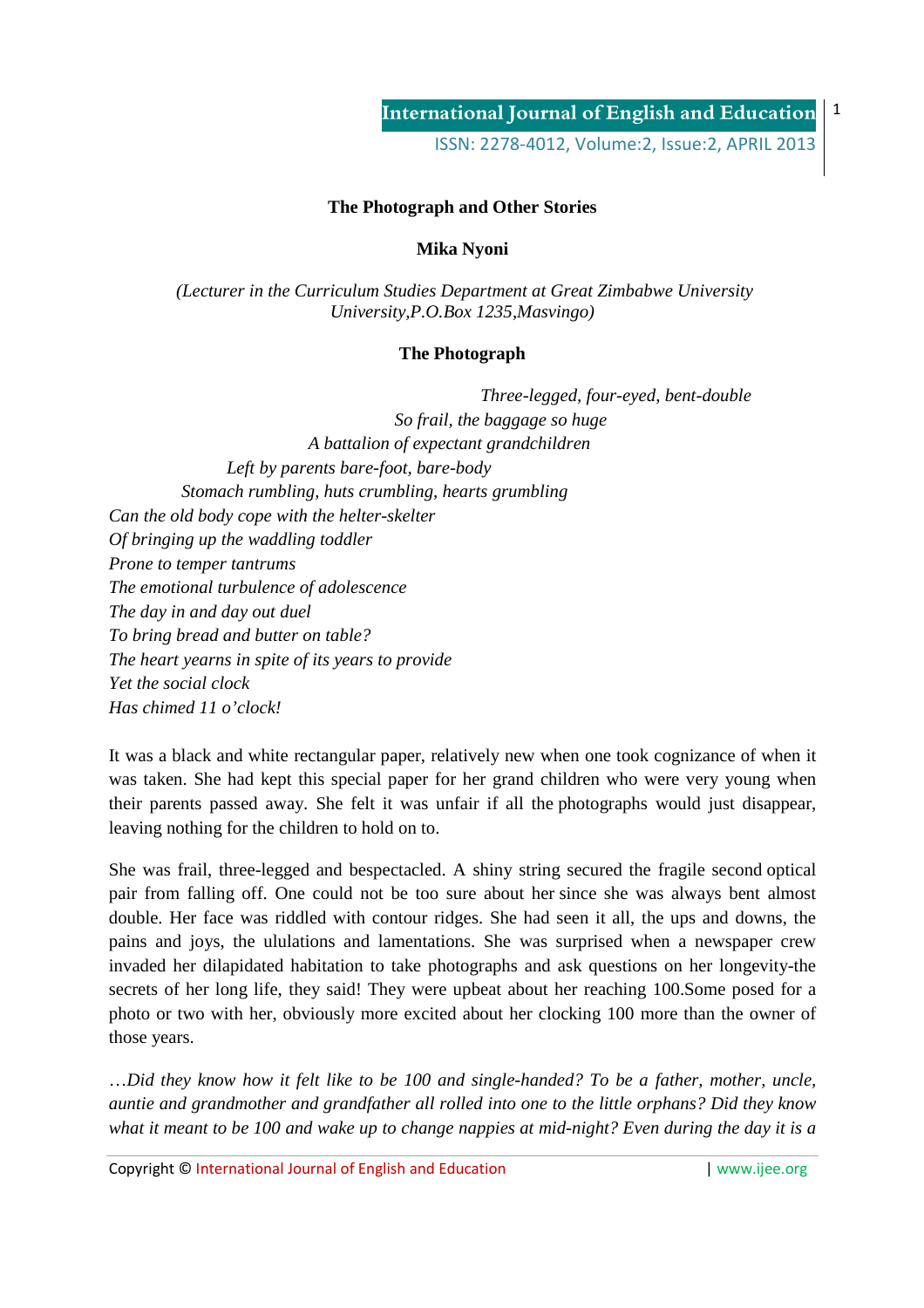#### **International Journal of English and Education**  $\overline{\phantom{0}}$

ISSN: 2278-4012, Volume:2, Issue:2, APRIL 2013

*job and a half. Do they know that it is a feat to be able to walk and move about unaided? She was grateful to the Almighty for giving so many days. However, if she had her way, she would have asked to live long but with the three children and their father. What joy is there when the bird is deprived of all its feathers? How does it fly? How does it convince the doubting Thomases that it had one of the most beautiful plumages ever created? How can it be warm? All elements play havoc on such an unguarded body with devastating effects. In such a scenario, how can the bird be happy?*

Today she decided to gather her battalion of grandchildren…

*…On my right is your grandfather who worked for van de Merwe for decades. Very rarely did he work outside his boss' kitchen. He regarded cooking as a job, which should be confined to the workplace. He did not like the job because he felt emasculated but had no choice. He had a passion for the betterment of his children through education as a result he was prepared to swallow his Zulu pride and stoop low for the family…he stomached physical and verbal abuses stoically for your parents…*

*To his right is our last-born. He came after your father, Sipho.After working very long, van de Merwe decided to reward your grandfather by sending the youngest to school. He was an obvious choice since he was the most intellectually gifted. He, however, never thanked your grandfather's boss for this. He said that van de Merwe was supposed to pay his father enough to enable him to send his own children to school. He thought that that was a well orchestrated move to kill blacks' self esteem-his white-haired father was emasculated enough already by cooking for him, he maintained. During the vacations, he would come and challenge the status quo. One day he engaged van de Merwe in a debate. The argument was sparked by the latter's attack on the Liberation Movement as reported in the press:*

*'The terrorists are disturbing the peace of the land…they think they can wrestle power and impose their communist government…'he posed, surveyed his listeners with a who-canchallenge-this-gospel-truth look, before continuing: 'not in a thousand years! Yes, not in a thousand years as aptly put by our no nonsense P.M.! You munts aren't ready for selfgovernment. Ian should have put it at a million by then perhaps your thick black skulls could have learnt a thing or two from the Aryan Race. Even then it would be dumping this country to the dogs!'*

Not all could understand every word van de Merwe uttered but all, including the very young who in fact clung for dear life onto their mothers'rags, got the gist of the vitriol: the taunting voice, the accompanying insulting arrogant gestures, the posture and facial expression gave it all away. This was Goliath incarnate speaking and no one dared challenge his decree.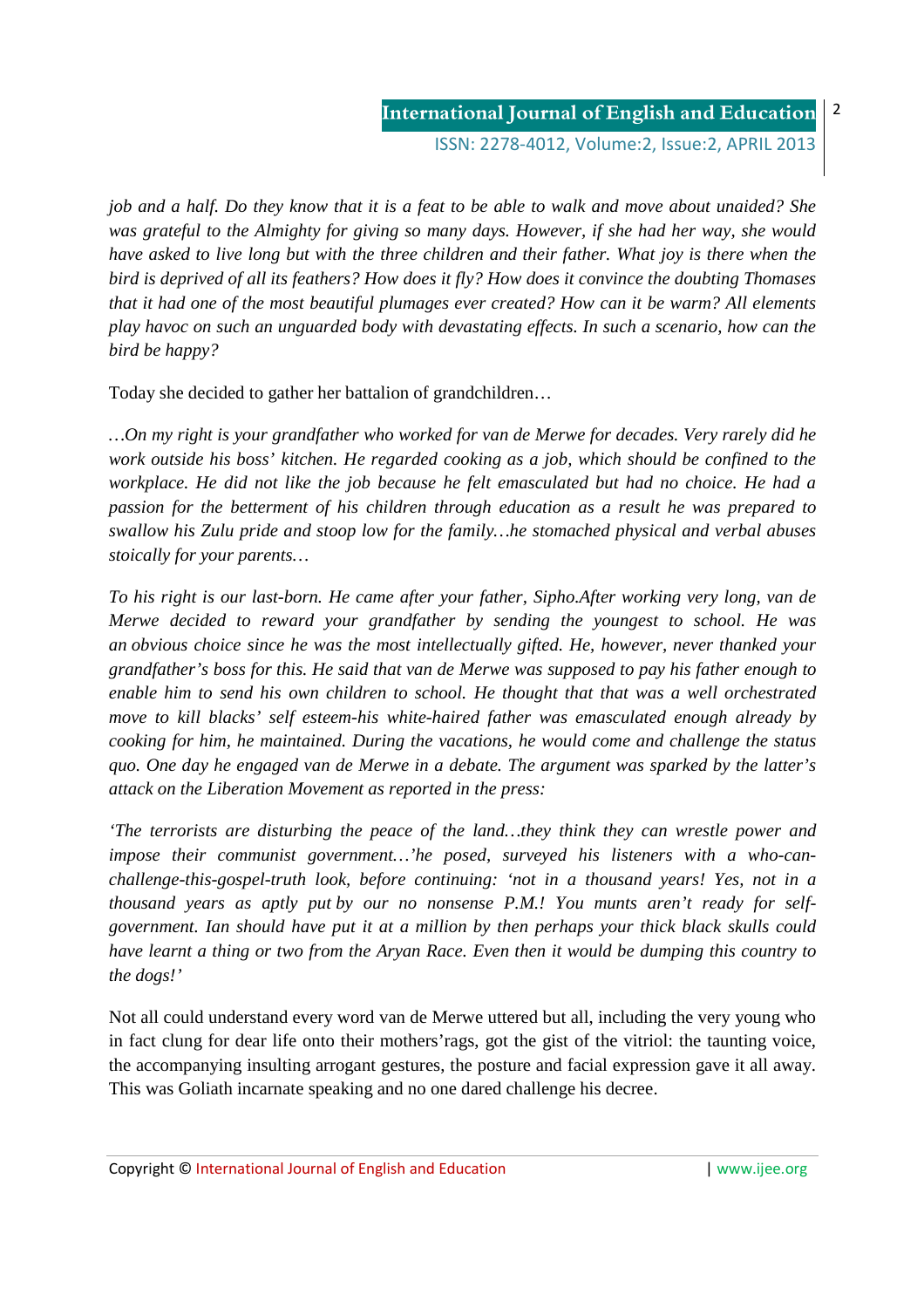ISSN: 2278-4012, Volume:2, Issue:2, APRIL 2013

*'Stop feeding my people with that trash!'Sifelani said coming out of the crowd pointing at van de Merwe with his right hand with his left in his pocket his voice cracking with emotion, his chest heaving as if it would burst any time. If it weren't for my people whom you abuse at will, where would you be?…It won't take us a thousand years to take back what is rightfully ours. In fact I would have preferred a thousand hours!'*

At the end van de Merwe was so red that we thought blood would gush out of his face. He paced up and down and up and down he paced cursing all the time. The crowd seemed to enjoy the spectacle and was now far from the previously quiet and timid bowed down tail between the legs crowd. Not all understood every word uttered by the pugilists but what they fully witnessed was a battle which their own seemed to have won.

*'Thank your bloody ancestors that you are the kitchen boy's son. If you weren't, I'd have the whole bloody clan sent to the gallows', van de Merwe said in a more subdued tone the utterance serving the purpose of saving his face than anything else before leaving in a huff.*

Two reactions were dominant: two elderly men came to where Sifelani was and in hushed voices warned:

'*How could you do that? Your actions jeopardize your life in particular and the livelihoods of all of us. You want us to starve? Is this what they teach you at university?' before they went away heads shaking and worry inscribed all over their faces.*

The majority however congratulated Sifelani for standing up for all of them. In fact our community was never the same after the experience-people simply started to question things. Even van de Merwe started to treat us all in a different light. After the battle he avoided such encounters. I personally was not surprised when Sifelani abandoned his studies at university to join the fighters. I was heartbroken but not surprised. I was in a way even glad for him and the family because I foresaw his verbal altercations with van de Merwe turning very ugly one of the days. Who would listen to his side of the story if it were to happen? He would have lost the duel because van de Merwe had the umpire on his side. When the war was over, we looked forward in vain to seeing him walk through the door. *My heart has never stopped bleeding for my little boy. He was so full of life. He was one of those people you could not afford to ignore or fail to notice…how can I be happy when my little boy just disappeared into thin air? Perhaps he was devoured by wild animals on his way to Mozambique or Zambia. Perhaps he drowned. Perhaps he was killed during the bombings in Zambia and Mozambique…whatever stole his life was violent and certainly premature. How can a mother sleep soundly when her child died like an animal and like an animal no ceremony was performed for his roaming spirit to join his long departed…*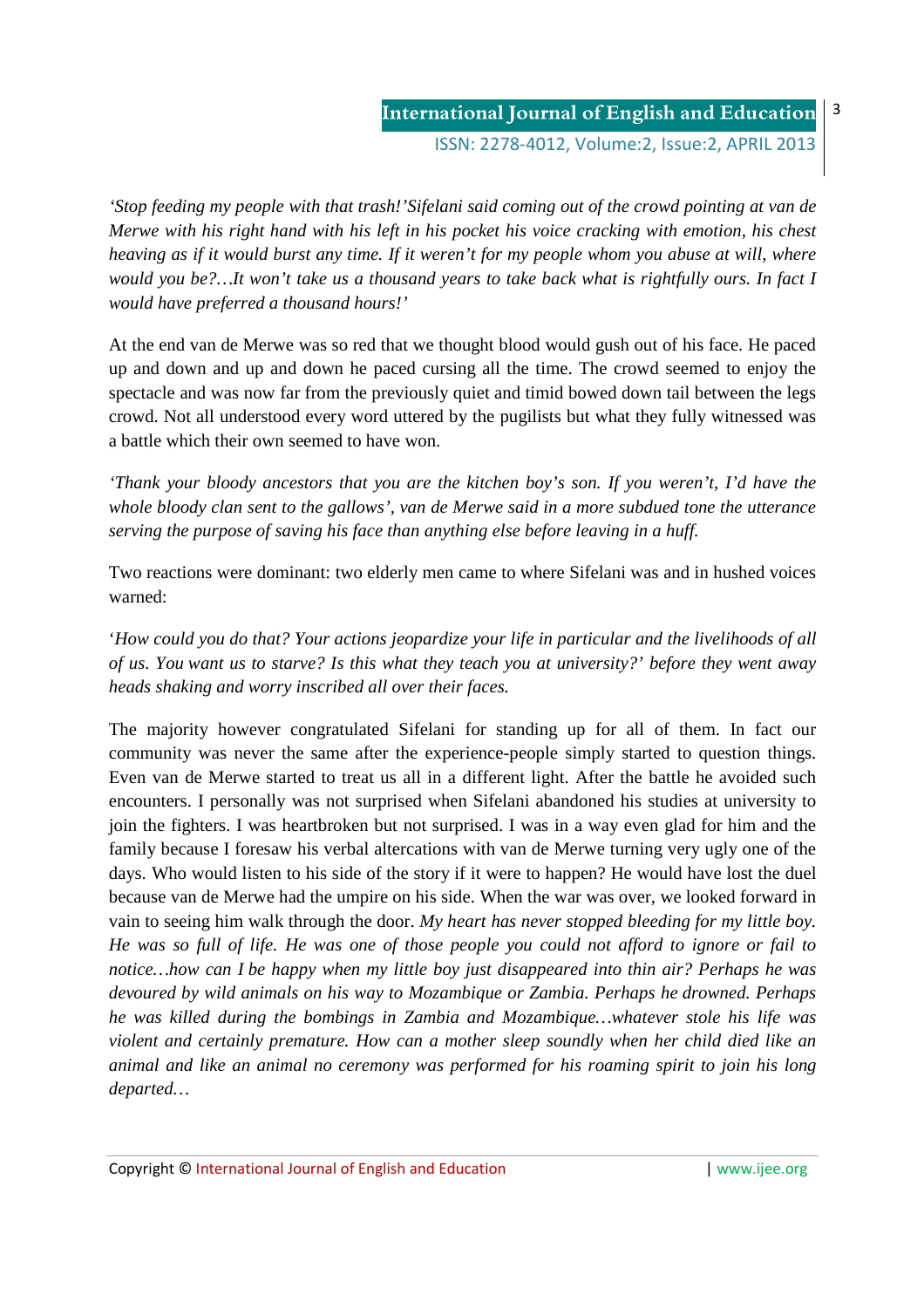ISSN: 2278-4012, Volume:2, Issue:2, APRIL 2013

4

On my left is John, our elder son, Takura, Tafadzwa and Tanaka's father. He was a strong man and enjoyed flexing his muscles. The mine owned by van de Merwe's brother -in -law was a natural attraction to him. Before long they made him boss boy. He was a darling to his superiors. His subordinates respected him especially for leading from the front. He earned respect, not by coercion but by modelling. His argument was that being boss boy did not mean that one had to loaf around but be a lead worker. His loyalty was frightening but sad-sad because he did not have much to show for it after years of unquestioning sacrifice and toil. Even when he was off-duty, he would 'while up his time' going to his workplace and would often end up assisting or even rescuing on-duty colleagues from some mess. Mr. Brooks had a shop and a bar at the mine compound. The workers would buy expensive beer and food on credit, which they paid for on payday. Many workers were part and parcel of the cycle including John. Suddenly his health began to fail him and most of his meager earnings went to the nángas and fortunetellers to no avail. *Who didn't know that John's Achilles' heel was his weakness for those from the opposite sex but can one just watch? It was confirmed that it was the disease. I wasn't surprised. John had too many women admirers…but is there no room for mortal humans to err? Just one slip and one sleeps forever! How can a mother be happy, even when she turns 1000, when the eldest child, the heir apparent, passes away so prematurely and after suffering so immensely that one wished him dead? The 100 years are a burden when such things happen…your happiness bulges with the child growing inside…you watch it grow from day one…you feel so fulfilled because the child is your extension. You know you are getting old and you hope the child will take over. You are more or less a child again and the child provides. You praise the Lord for that then suddenly you realize failing health in the young. You hope it is a passing phase. In fact it begins as a private illness. 'Mom, I do not feel well today…but do not worry I will be alright soon' you reassure, you advise him to slow down. Then one day, he is dismissed prematurely from work. The illness is slowly becoming public. Then he is given a few off-sick days before slipping into indefinite sick leave. The illness persists. It becomes public and the worker's salary cut-this is one of life's greatest ironies-a sick person's salary is cut by half then discontinued during the time he or she needs it the most! But did they ever say they do it for charity?* 

How can you be happy when you watch what you have treasured most slip through your seemingly paralyzed hands. You literally die with the dying friend; spouse or child and you literally grieve each day of your life. Perennially, you mourn. How can you not when so much in the environment reminds you…I mourn when I sing his favorite song, when I eat his favorite meal, I don't finish it. Some traits in the grand children remind me of their parents' early life and I mourn. When I look at Bongani, Gugu's last born and carbon copy, I am filled with both joy and sadness-I mourn with a smile on my face. Yes you can laugh with the laughing and smile with the smiling but deep down you will be suffering.

On John's left is our only daughter Gugulethu, Farai, Vimbai, Thabani and Bongani's mother. She was the apple of your grandfather's eye and mine too. He always called her 'aunt'. We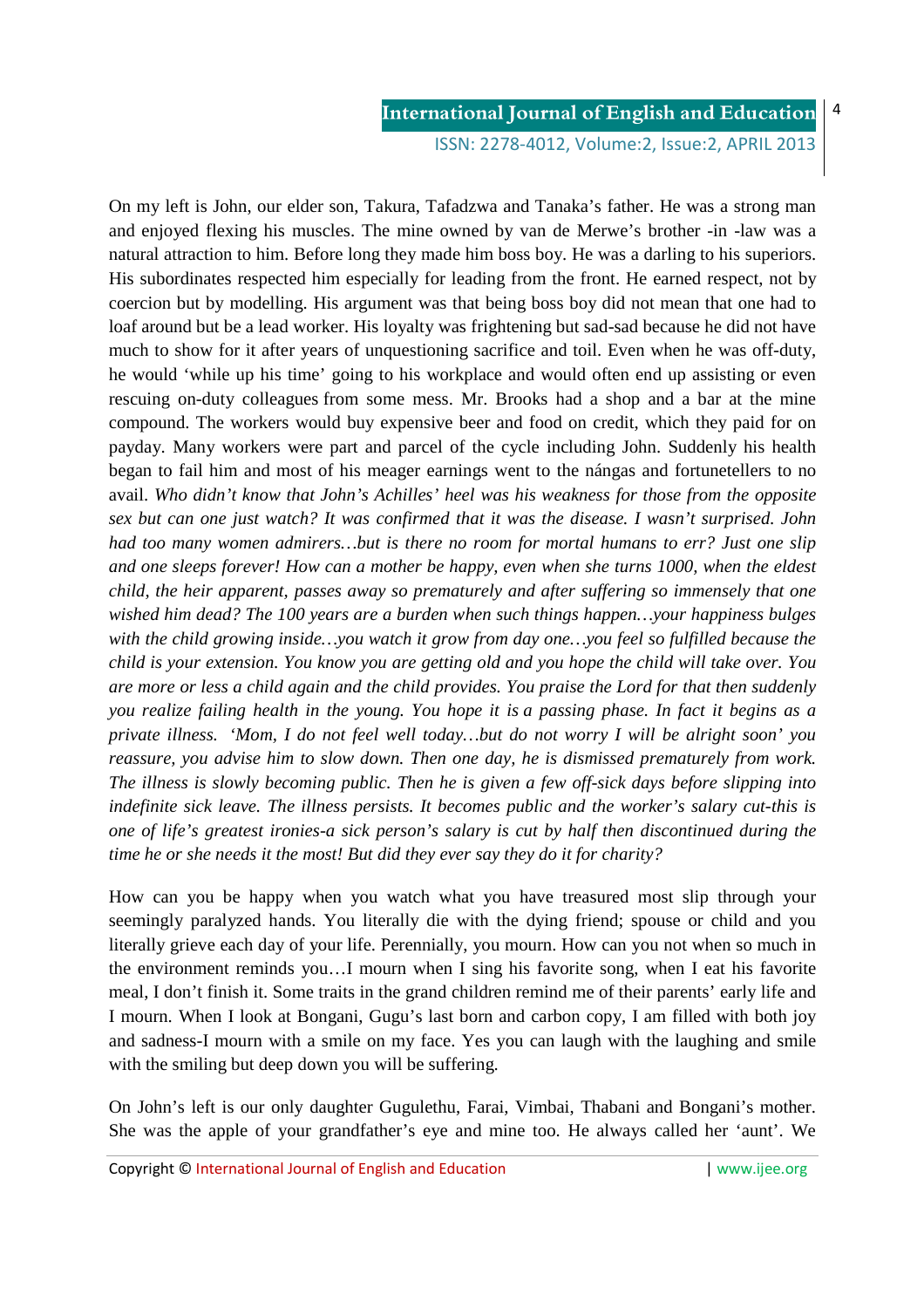ISSN: 2278-4012, Volume:2, Issue:2, APRIL 2013

5

expected her to live to a ripe and mature age like us and become arbiter and counselor when need arose in the family. The boys also loved their sister-cum-aunt and often assisted her do her chores. When the time came for her to start her own family, an affliction gripped all of us-a somber atmosphere enveloped the homestead for some time. She seemed to have gone to another planet yet she had married into a local family a few homesteads away. Then we started to hear stories of our in-law's escapades with other women in his life, and we consoled ourselves that these were mere rumors and dismissed them with the contempt we thought they deserved. Then we also met him with these other women in his life, and half-consoled ourselves that they were some distant relatives unknown to us. Then we heard that our son-in-law had acquired a new wife and we were disgusted but not surprised. When we met Gugu she was almost always nursing a swollen lip, head, eye…she always attributed it to some accident during her daily chores. I know she knew after some time that we knew she was not telling the truth. After some time, our in-law had acquired another wife. The abuse continued. We convinced her to leave so that she would live but the damage to her health had already been done. She seemed to be deteriorating in health each day…*how can one sleep at peace when one's mind is filled with reminiscences of one's flesh and blood eating away everyday? How can one be happy when one watched helplessly one's flesh and blood being led to the slaughter like a sacrificial lamb in full view of every Mandla, Mamvuto and Farai? When you intervene, how can you tell that it is too*  late? When you intervene, how can you be certain that your own flesh and blood will *immediately see the way you are seeing which she might not be seeing since it hasn't dawned on her? My Gugu started dying a long time before but I couldn't rescue her-I couldn't stop the inevitable…* 

Afterwards she felt a s though a huge boulder had been lifted off her shoulder. None of her grand children uttered a word but the little flickering lights in their eyes reflected gratitude at the grandmother for filling the void in their lives.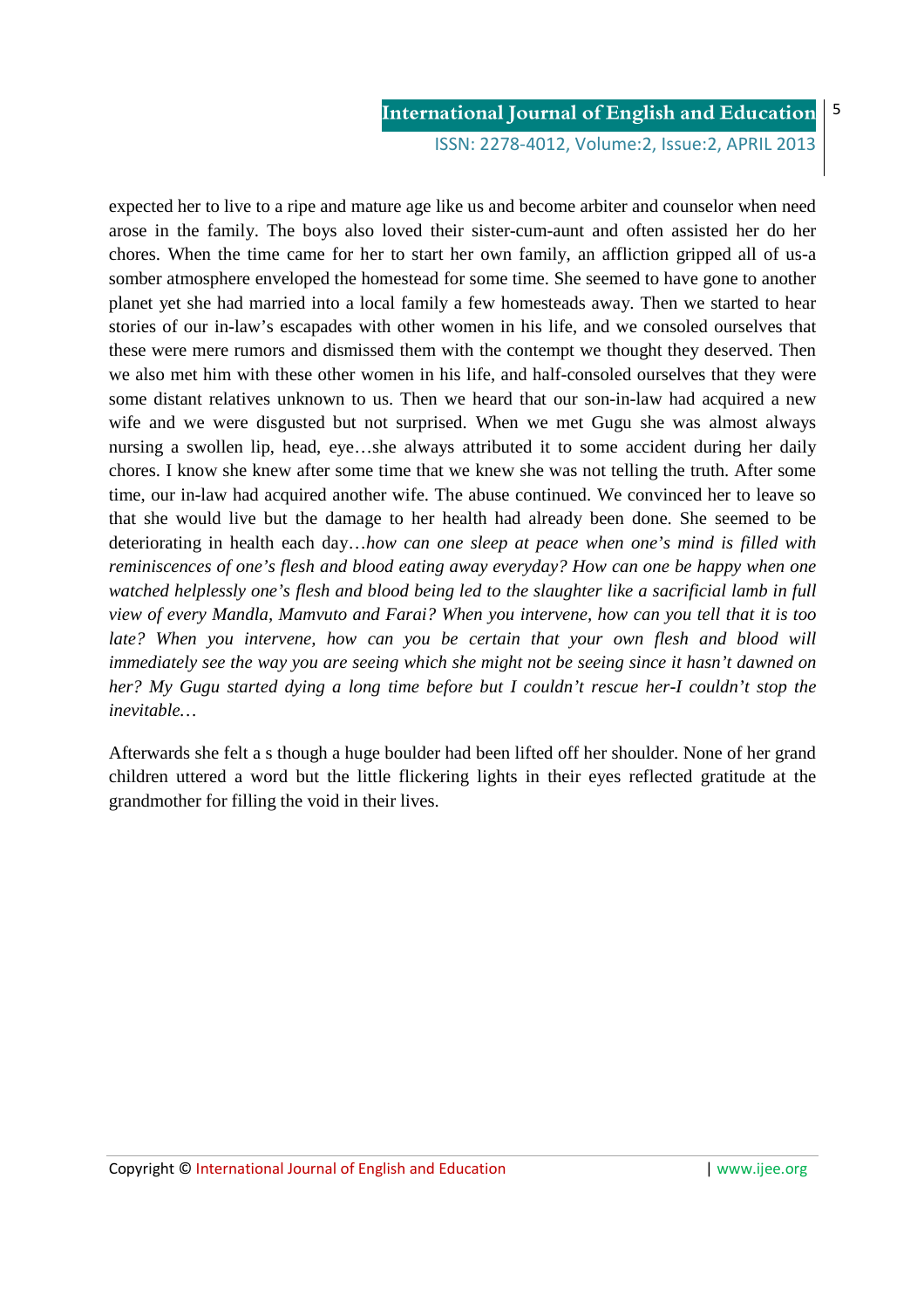## **What a relief!**  by **Mika Nyoni**

It was my final. I was excited. It had been a long and arduous journey. It was a relief-I did not want to continue to squeeze my parents' already stressed financial coffers. I was the seed which had been provided with the essential conditions for it to germinate, grow and bear fruit bountifully-enough to feed the entire clan. So far I hadn't disappointed: book prizes every academic year ,a minimum of an upper second pass since my freshman years. It was a record all my classmates would die to attain. Some of the creative lot had christened me 'Professor' while others referred to me as 'The Consultant'. I seemed to have no problems grasping whatever new concepts I came across in the Actuarial Science courses which came my way. In fact at times I was really mindboggled when my classmates seemed to be stuck and bewildered in some academic pothole.I did not apply for my Third Year attachment placement. The Dean of our faculty personally secured one for me in the best insurance company in the country where again they seemed to savour my presence. On the day of my departure the Manager called me and presented me with a letter of appreciation as well as a very expensive looking cellphone bought by my mentors.

'Thank you, again! We hope we're going to get interns in future who're as good! As a company we sat down and this is what we've decided' he said handing me a sealed A4 khaki envelop.

'Please take your time to go through the offer then come back to us at your earliest convenience'

'Can ...can I open it...now?'

'I thought you would need time to decide... but you can still do it here...'

I then went on to open the envelop with some difficulty because of the anxiety which had transformed my entire body into a bundle of nerves.What offer could a multi-million US dollar transnational concern listed on all the who's who of Global Stock Exchanges offer a poor peasant boy like me? I could have understood or become less nervous if she had talked about an 'order' not an 'offer'-an offer meant that I could decline, that I had the power.What power?From what source?This made me more nervous a fact amply by my trembling perspiration drenched fingers.

The company offered to pay my tuition for the remaining two semesters and a trainee actuary scientist's post upon my successful completion of the course.

'When you're through, sign the two forms after deleting the inapplicable,' the manager advised.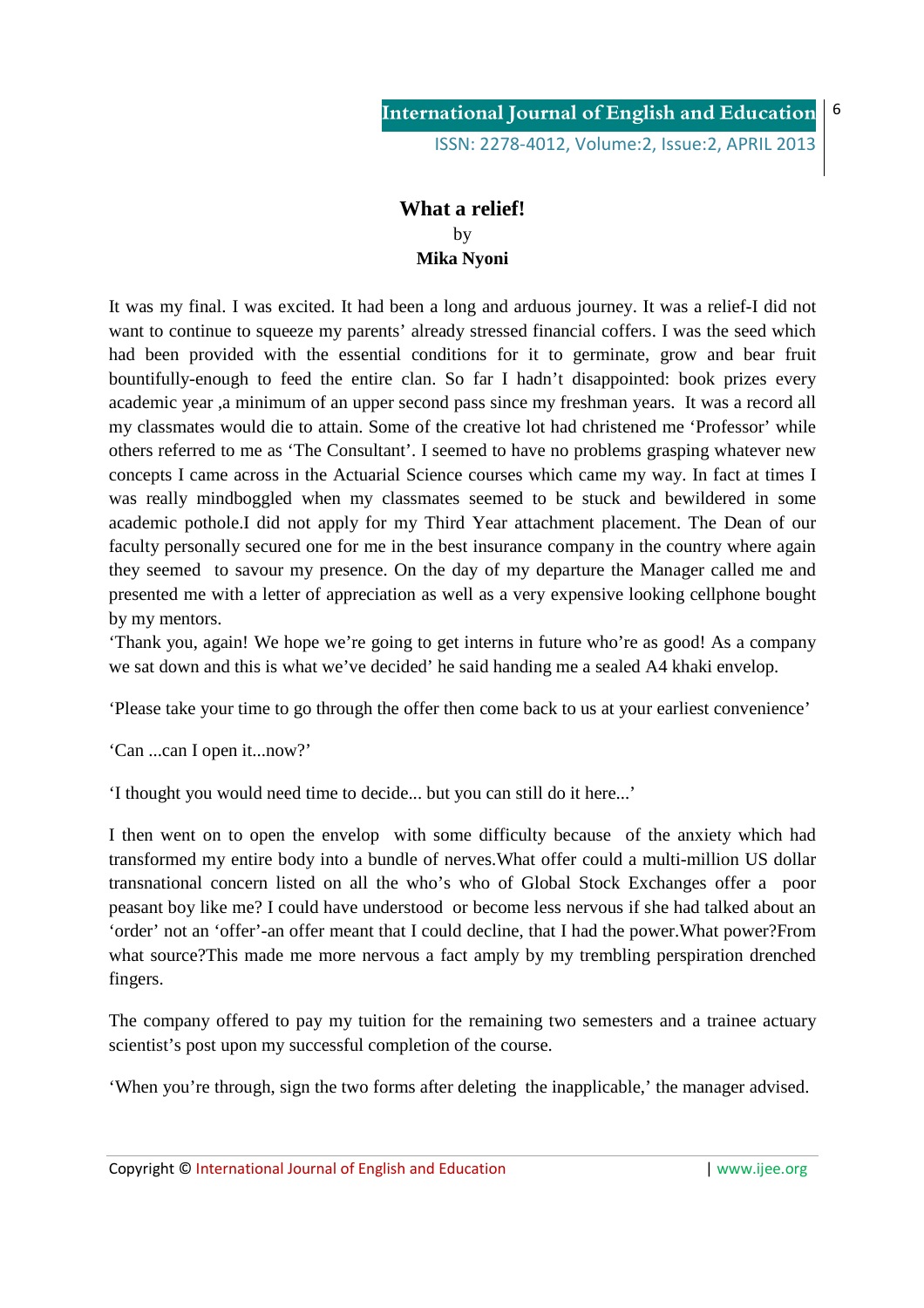The inapplicable? Yes I located the section she was referring to. I then very carefully deleted the part which read 'do not accept'. For the umpteenth time I checked to ensure that the 'I accept' part was the one which really remained.

I smiled to myself as all these recollections flashed through my mind as I tackled the questions.

'It's now 16.50 hours. You're reminded that you may not be allowed to leave the exam room from now on since we're now in the last 10 minutes,' the invigilator bellowed.

At this time I had already embarked on my revision...they didn't call me Mr. Perfect for nothing! As I flipped through the exam booklet –my last one, at least as an undergraduate, I mildly smiled at the responses I had proffered...this was supposed to be my signature paper and I intended to bury it in style!

Then the unthinkable happened! The cellphone screamed forcing everyone to turn to where I was seated at the back of the Great Hall military-style-like, as if some switch had been turned on and the robotic figures surprise and shock and pity painted on their visages had turned in unison. What was written on all those was 'How on earth could you be so careless?'Without bothering to find the little metal devil I buried my face into my hands in shame and s-c-r-e-a-m-e-d. How could I let everyone down like that. I s-c-r-e-a-m-e-d. Such an offence was an automatic twelve month suspension. I s-c-r-e-a-m-e-d...the little devil also s-c-r-e-a-m-e-d. No, it jeered, taunting its hapless and helpless master cum buddy cum victim. My body was now submerged in perspiration, tears and free-flowing mucus partially submerging the super exam script. I didn't care. How could I after flashing my future down the stinking lavatory? Some hand touched me on my shoulder perhaps to escort me out of the exam room together with my offensive gadget .I s-c-r-e-a-m-e-d even louder than before. Then somebody shouted: 'What on earth is happening!'

That was mother! I s-c-r-e-a-m-e-d! How could I face her?I s-c-r-e-a-m-e-d! How could I face the whole family ,after this great betrayal? How could I face the insurance people who were to become my people in a few weeks' time?

'Please stop this nonsense!' mother said giving me a vigorous shake.

I then realized, to my relief, that I had been dreaming on my study desk. I recalled that I had gone to bed very early and woke up early to perfect my act only to be stolen by sleep .I did not normally do this on exam days. I guess I was anxious and nervous. The phone alarm clock may have acted as the catalyst to the horror dream .I took the phone, removed the battery and Sim Card and left everything,to the amusement of all my family members, before I left for the exam. I had had enough problems with my electronic friend in a day!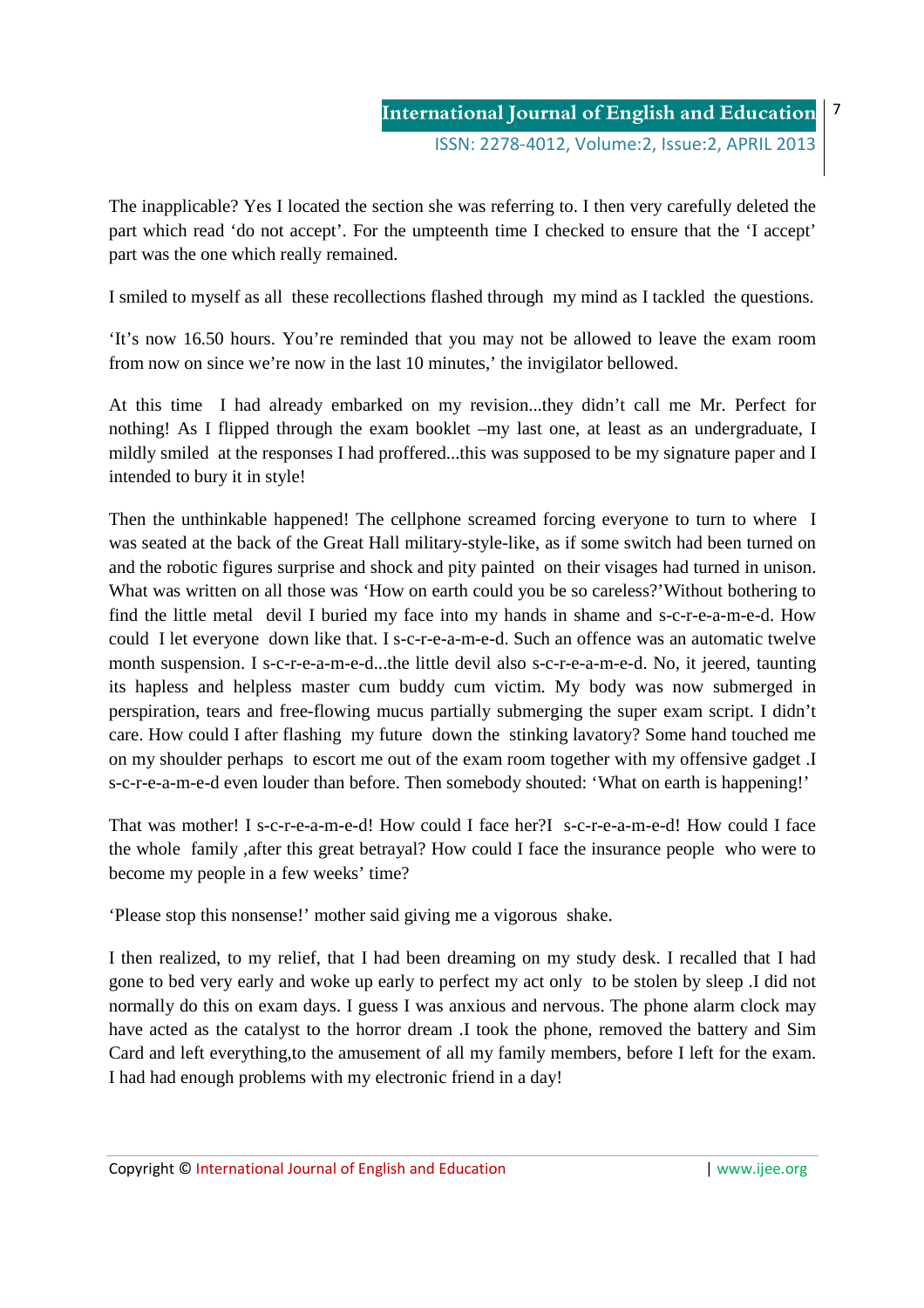## **The Great Mystery by Mika Nyoni**

I was in form 4 at a mission boarding school where I was ,not because my family was affluent but, because it was close to our home and, more importantly, since I was the eldest my parents invested their meager resources on my good education, which was expected to pay dividends in my looking after my siblings later. Moreover the fees could be paid in installments over an agreed period for deserving cases. I was a perennially deserving one and this was an open secret to any who had stayed at the mission for a while.

As I sat down doing my laundry I wondered how I managed to stay that long at the school with virtually no resources to talk about. I could not help smiling as I thought about how I survived the four year sentence especially the initial period. Then the students and staff members who hadn't been acquainted with my situation simply dismissed me as a difficult, scruffy and carefree character when it came to presentation and deportment. While others brought brand new everything I had second hand everything. To make matters worse some of my beloved possessions were several sizes bigger and I had to adjust them. By the end of my fourth form I had become an accomplished cobbler and my needlework skills were impeccable. By that time I was engaged as an unofficial cobbler by the school sports department repairing balls and sports shoes for a nominal fee but most of the time as part of my general work.

I took great care washing the skeletal remains of my uniform, which were threadbare and threatened to crumble any time. I had invested part of the proceeds from my cobbler assignments in procuring a needle and sewing thread in order to attend to my uniform's insatiable appetite for attention. I had become so conspicuous that I could positively be identified a kilometer away. The uniform had at last succumbed to the elements: the once navy blue short and shirt had turned a bright feathery off-white color and the collar was a sorry site in spite of my inverting it twice. Despite all this many respected me for my academic exploits. I scooped all academic prizes on Prize-giving days-what I lacked in material possessions I made up in academia. On such days I, a merciless and hardened hunter darted to and fro head raised high collecting my trophies dressed in my humble and revealing garb. It was my chance to shine and beat home and away hands down the spoilt brats!

After I had finished the laundry I hung it on the line where others were. As I walked back to the hostel I was saddened to realize how out of place mine was and how conspicuous I always appeared inside the shreds now on the line.

When I returned about an hour later I was shocked to find my uniform gone. What confused me even more was the fact that all other uniforms were there and untouched and swaying merrily in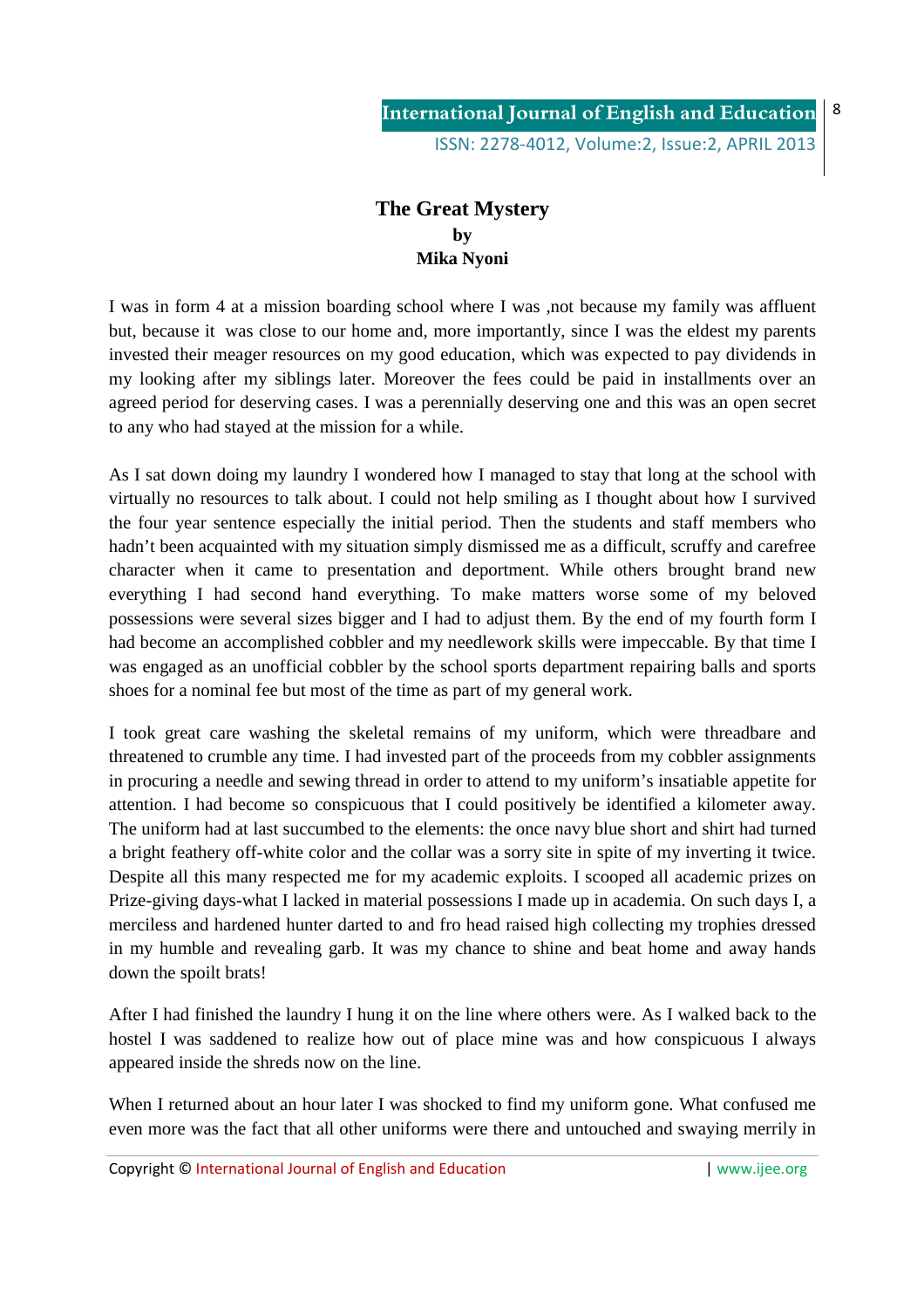the sun. What could have attracted the thief, I continued to wonder in a futile endeavor to recover my prized possessions. It was futile because I knew exactly where I had left it and trusted my memory too well to doubt it.

I then made up my mind to tell my friend about the loss before going to the Boarding Master to make a report .I found Kuga busy pressing his several sets of uniform.Kuga and I had been very close since Form 1.The two of us were from two different worlds: he seemed to have everything whilst I had nothing materially to talk about. I could even afford to leave my trunk open, he couldn't. At least this is what I always thought before this mind-boggling incident. I still couldn't believe that what I had was worth stealing. Whoever had stolen my uniform was a mad kleptomaniac! This is the only logical explanation my tried and tested intellect could proffer.

Kuga looked surprised, paid his condolences and then offered me one of his uniforms an offer I had the luxury to turn down much earlier. Then I had flatly refused telling him in no uncertain terms that I was comfortable in my accustomed plumage. Earlier his argument was that a spare one would lift the strain off the only one I had. I remember asking him, out of curiosity, how his parents would react upon which he chuckled and told me that they wouldn't even notice! I n spite of his insistence I flatly refused-typical proud me! What I didn't tell him then was that that uniform could have made me the centre of attraction. The sudden metamorphosis could not just pass unnoticed and that would have made me very much unease. This time around I was cornered, humbled and troubled and could not spurn the alms.

Kuga and I then went to the B.M. who for some time thought that we were playing some sick and very belated April's Fool joke on him. I still remember how the conversation went:

'How can I help you, boys?'He said looking piercingly above the rim of his glasses as if the colorless lenses would obstruct his view of us.

'I can't…I can't find my uniform…It went missing from the wash line', at last I managed to relay the message.

'Let me get this straight and clear', he said removing his spectacles and sliding back on his chair.Using his spectacles as a pointer he continued, 'You're saying *your*, I mean *your* uniform was stolen, not *his*?'

'Yes, sir'

The huge man had a long hearty laugh which left his naturally small eyes submerged in little spilling lakes of tears. After he had finally gained sufficient composure to just carry on we discussed the way forward. Kuga reiterated the offer he had made earlier, a move described by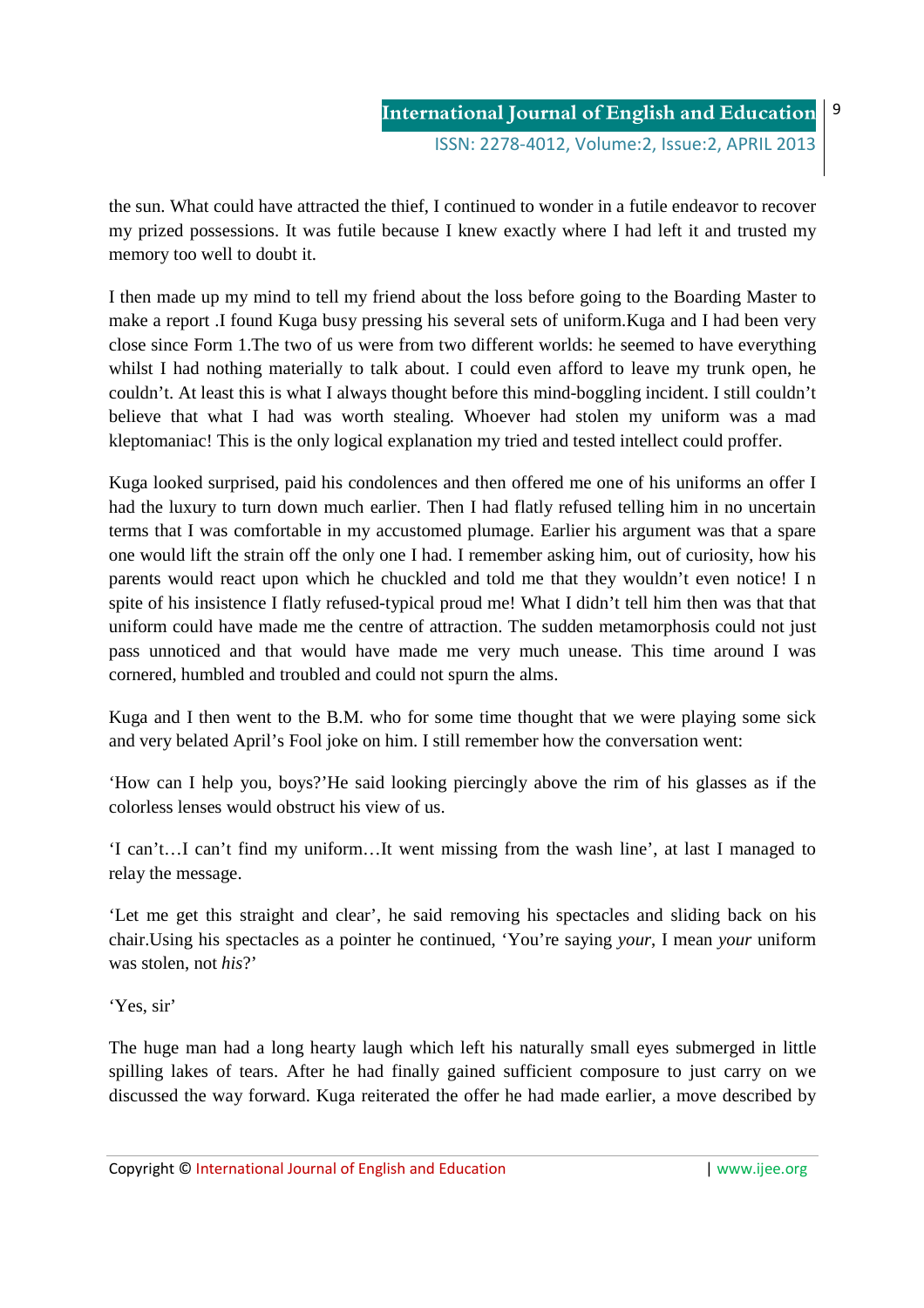ISSN: 2278-4012, Volume:2, Issue:2, APRIL 2013

the B.M. as 'a great philanthropic feat- a living testimony of charity begun at home' and Kuga as 'a friend indeed'. We then left his office.

The following day I put on the new uniform. I was more self-conscious than ever before. Many of the students told me how much they liked the new me and confessed to having shunned me for dressing like a scarecrow !Deep down I was still confused-the puzzle of the theft hadn't been solved: the motive and means were still a great mystery. I just kept wondering why one would scale a three-meter high security fence to steal rags. How the thief got in undetected was a billion –dollar puzzle. More mind-boggling was the motive. In spite of my tied, tested and documented genius I threw in the towel-this was beyond my mental capabilities.

After completing our examinations we had an emotional party with close friends which was footed by Kuga.Buses to my home area passed the school very early reaching home by 7am.Kuga told me that his mother would be driving to the school to take him home later in the day. It was a pity, he said, that we were traveling in opposite directions. If it weren't the case he would have loved to pass through our home. I was glad that that was the situation.

Kuga escorted me to the bus stop which was a few meters from our hostel. We waited for what seemed to be a century before we heard the rumbling of the only bus that passed through the mission farm to our area and waited for a lifetime before the one-eyed ancient vehicle arrived.

'Mika, I'll miss you. I'm sure we'll meet one day' Kuga said hugging me before I boarded the bus. The lump in my throat only permitted me to utter a hoarse 'will miss you, too'.

In a way it was a relief when I finally boarded the omnibusinosaur because there was very little talking between us. In my case I was lost in thought replaying our mission days. I also drifted into the future-*perhaps I wasn't going to meet Kuga again. Perhaps he would quickly forget this poor boy that told him lots of village stories that seemed to enthrall him immensely. Perhaps…*

The bus, a relic of antiquity and in normal circumstances a museum piece, took its time to cover the 12-kilometer dust road that separated my home from the school. Most of its kind had long succumbed to old age-it was a miracle that that collection of metal, rubber and broken glass could still move. It groaned, it squeaked, it quirked, it shrieked, it screamed and it sighed as it wobbled along the uneven terrain carefully otherwise it would slip and sleep for good. My thoughts would race to and fro home and the school-my four year experience would come in flashes of sad and happy moments, they would race towards my arrival home-how my little sister Gugu would literally fly to me oblivious of the danger posed by jutting rocks and sharp tree stubs on her runway. I would sigh a big sigh of relief upon her safe landing in my arms. In a space of five minutes, I would be furnished with a synopsis of what would have taken place in my three months' absence. This she would do at the top of her voice gasping for breath afraid perhaps that any other member of the family would rob her of the limelight by informing me first. I almost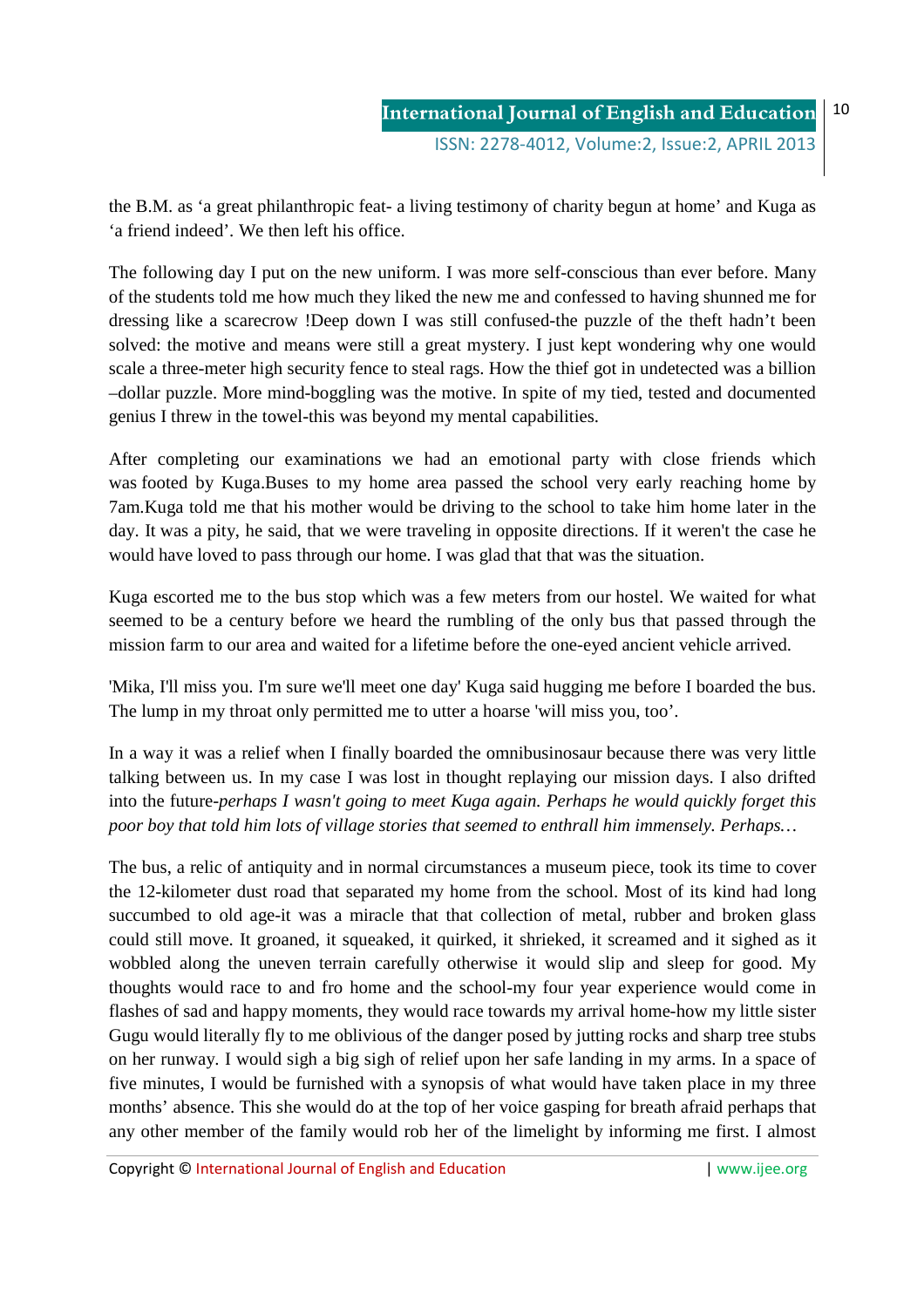ISSN: 2278-4012, Volume:2, Issue:2, APRIL 2013

always found Mandla, my young brother, away at school or tending our modest assemblage of livestock: one ox, one cow and two donkeys. Our little chatterbox would always be the first to see him from far off or hear the livestock bells approaching and fly to him to fill him up with what would have taken place in his few hours of absence. The bus was too slow to transport me home and reunite with my family. I'd underestimated how much I missed them.

I found all of them at home this time: father on the plough, Mandla with the whip and mother and her able assistant on the seed basket. Apparently Mandla had completed his Grade 7 Examinations making him available for the planting season. Sis' Gugu was due to make her debut appearance at school the following January.

'Bhuti Mika!' Gugu announced my presence already in full flight.

'Where on earth did you get that brand new uniform?' I was taken aback by mother's question and so was Gugu who stood frozen in my arms panting. I hadn't prepared for this. Father signaled for the span to stop to which it complied instantly. With her arms akimbo mother proceeded to enquire about my latest acquisition:

'We may not have much but I never thought you'd not only steal but also parade your ill-gotten wealth for all to admire!' Gugu very slowly extricated herself from dirty Bhuti Mika. At least Bhuti Mika needed to be cleared and cleansed first to be huggable.

'Do they teach you to steal at the mission, son? I'm disappointed in you. What example are you giving to them?' Father said gesturing on my little brother and sister betrayal written in his voice.

'I…I. didn't steal. A friend gave me after mine was stolen…'

Both mother and father laughed when they heard this claim and as quickly returned to their no nonsense mode.

'Please take this thief to the mission to return his loot. I'd have gone with him myself but I'm afraid the Hare and Baboon story he is narrating would make me wring his neck! How would you let us down like that?' Father said before unyoking the span.

'What are you still doing there? Remove the uniform and let's go to the mission now to return it'

'Mother, I'm sorry…'

'Leave the apologizing for the mission and the boy you left naked and crying there…We need to go there and back before noon-there's a lot of work to be done'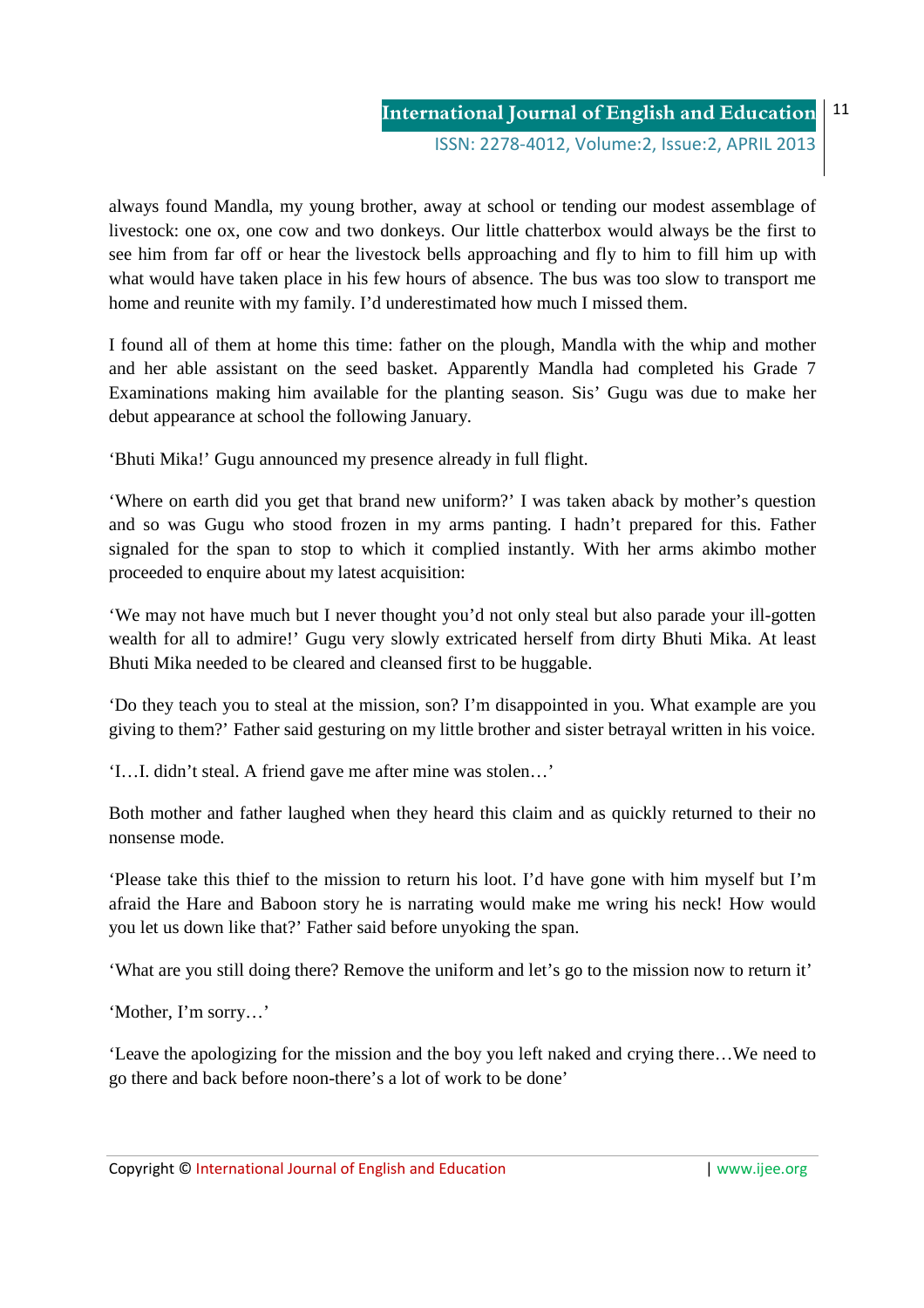ISSN: 2278-4012, Volume:2, Issue:2, APRIL 2013

I wanted to tell her that I was sorry that I should have told them about the uniform but there was no chance for that, the verdict was passed, announced and the court dismissed. Since there was no money we had to walk the entire 12 kilometers to the mission and another 12 kilometers back .This wasn't a big issue on my part-the real issue was my reappearance in invisible chains at the school in tatters in full view of the entire school. We were the first group to leave the school, the rest of the candidates still had one or two papers to write and the non-exam classes still had about two weeks to go before closure of schools.

The whole journey to school was characterized by solid tension. Mother led the way more than five steps ahead and now and again she would turn back and make her feelings very clear about what had happened. During such episodes I would slow down or even stop afraid of whatever punishment she might have deemed necessary.

'How would you after all the sacrifices we had for you?'

'Mother, a friend gave me the uniform,' I said hoping that she would be convinced and spare us the trouble of going to the mission. She stopped, turned back and slowly made her pronouncement: 'I don't want to hear that non-sense again'

The rest of the journey was undertaken mostly in silence serve for a few outbursts and lamentations about how the mission, of all places, had killed her son's morals.

At last we arrived at the school. I made an effort to close the gap between us so that it wouldn't be too obvious that we had had an altercation.

'Mika, are you already back for your results?' naughty Toronga quipped upon seeing me to which the other students laughed.

We got to the head's office and knocked and were ushered in:

'Why are you dressed like that?' Mr. Maligwa asked his voice full of disgust. 'Form 4 mentality baffles me…you attend four years of secondary school education then you think you're on top of the world even without the result slip! When your-not-so-good results finally come you again baffle me: hat in hand, head on the side, eyes on the floor, tail between legs you beg for a lower sixth place…what a metamorphosis! What pretence!'

'Sir, I left this morning for home putting on the uniform Kuga gave me after mine was stolen. My parents think I stole it-that's why my mother has come…Kuga should still be here. You could ask him The B.M is also aware of this.

Looking at me with penetrating and unmoving eyes the head reached for the telephone, dialed someone whom I later learnt, through their conversation to be the B.M, Mr Chasu.

Copyright © International Journal of English and Education | www.ijee.org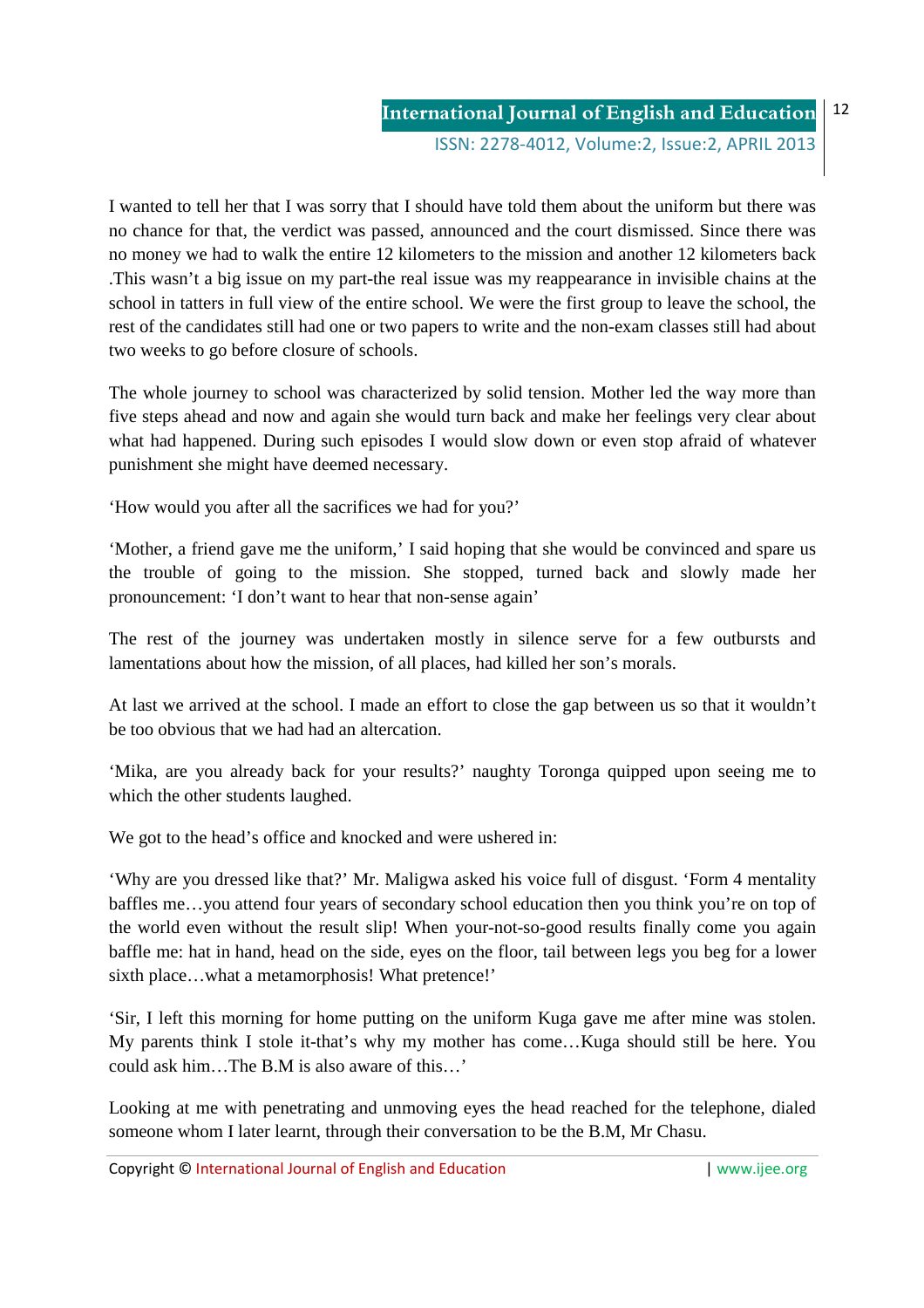'May you come to the Head's office immediately? Send a prefect to Kuga's hostel…I also want to have a word with him' before returning the colossal receiver back his eyes still glued on me as if to keep complete surveillance of my person unsure of my continued presence.

The BM then came accompanied by a worried looking Kuga who lightened up a bit when he saw me. The two's story corroborated mine. Mother could only open her mouth wide open in wonder. In fact Kuga went on to tell us that his parents had arrived and he had packed and was about to go when we arrived. We went to the boys' hostel where an expensive-looking vehicle was parked and an elderly couple was anxiously waiting.

'We've heard a lot about you, son' Kuga's father said after the introductions 'and I'm glad we finally met you…but,' he said turning to his son, 'but you'd said that your friend had left. Were you trying to hide him from us?'

'He had left but he had to come back to complete his clearance', Kuga explained.

'I understand your home is only 12 or so kilometers from here. We'll take you there and then we'll return to our Bulawayo road.

'Why all this trouble we can walk back…'mother protested. 'You…the boy has already done us a lot of good'.

In spite of all the protestations the couple insisted on taking us home. I was cleared of the misdemeanor (but at what cost!) but I was still bamboozled by the theft. If only it hadn't occurred I wouldn't have faced the pain and shame.

When we got home mother tasked Gugu and Mandla to fetch and catch a fowl for Kuga an exercise they thoroughly enjoyed executing. Meanwhile Kuga's parents revealed that they had decided to sponsor me on condition that I pass my examinations well. Kuga had done all the homework about where our home was and how to get there and they had planned to get home when results came out to inform me about this. The three then bid us farewell and drove off. After they had traveled for about a hundred meters they suddenly stopped and reversed, to our anxiety and puzzlement. *Did they want to apologize and tell me that they didn't real mean to sponsor me?*

'I have a confession to make…' Kuga announced. 'I stole your uniform. Those rags were threatening to fall off anytime and as your friend I couldn't just watch… Till next term!'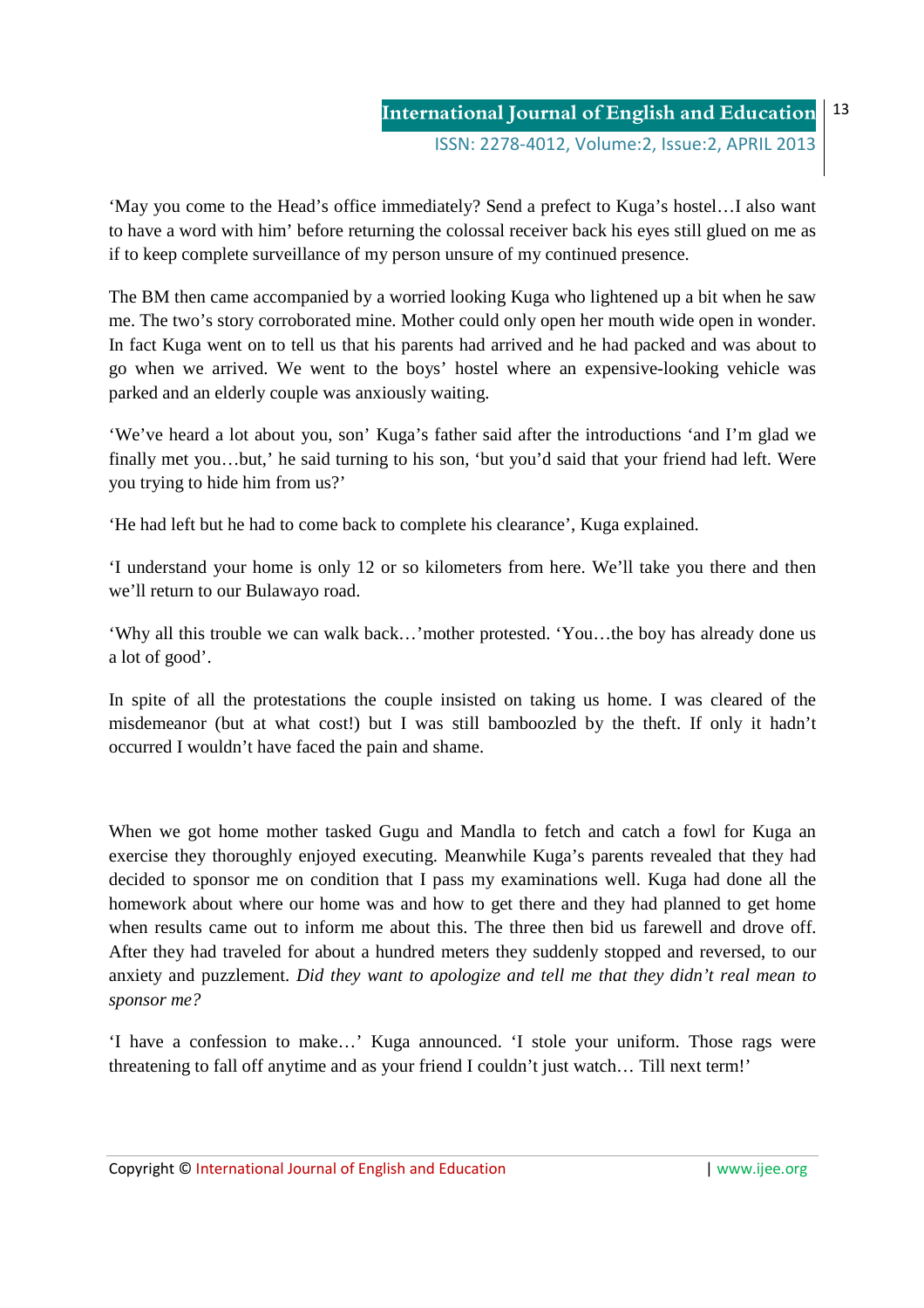## *The Initiation*

### **By Mika Nyoni**

The figure in the wheelchair looked familiar even from a distance of about 50 metres. As I approached I realized who it was and my heart started pounding increasing in intensity with each step I took. Although I was in my sixties I still had the ability of those half my age, I believed. As I neared the figure looked in my direction quizzically for a moment before giving me the familiar half sneer and half smile stretching his two arms in greeting. Propelled by the drums of adrenalin in my system I flew to him, grabbed him by the collar with my left and with my right slapped him across the face. The impact left him sprawling face down quite a distance from his overturned wheelchair. I was about to mete out some more punishment on him when I was restrained by the sizeable crowd which had come to witness the altercation between two gray haired men in the middle of town.

*'Mati harahwa idzi ndidzo dzanga dzichigwa?'* A very young policeman who had just arrived on a bicycle said a mixture of disbelief and amusement splashed all over his face before struggling to give us a stern warning for disturbing the peace of our surroundings and riding off.

After passing my primary school leaving examinations with flying colours both my parents were over the moon with excitement. In fact for some time father went around with my result slip in his pocket bragging to and taunting his drinking partners:

'Look at how some man's children are worth…I don't blame the poor little fellows…If you get oxen or cows the size of an undernourished goat do you curse the poor animals or the bull responsible?' he would taunt them.

Fed up with the barrage of taunts Chikwepa one day returned fire:

'Yes you might have this super son of yours who's overflowing with brains but brains alone aren't enough. Unemployed as you are what will you use to pay the fees- clay pots? Mice? Lice? This drought and that boy's fees will wipe off the few calves and foals you still have and there's no guarantee the boy will have real useful life brains after turning your whole clan and that of your in-laws into real paupers!'

This real hurt him at first but spurred him on.

'I want to prove the likes of Chikwepa wrong. My son will go to the mission. If it means staying in the bush I will, if it means selling all cows and donkeys, so be it'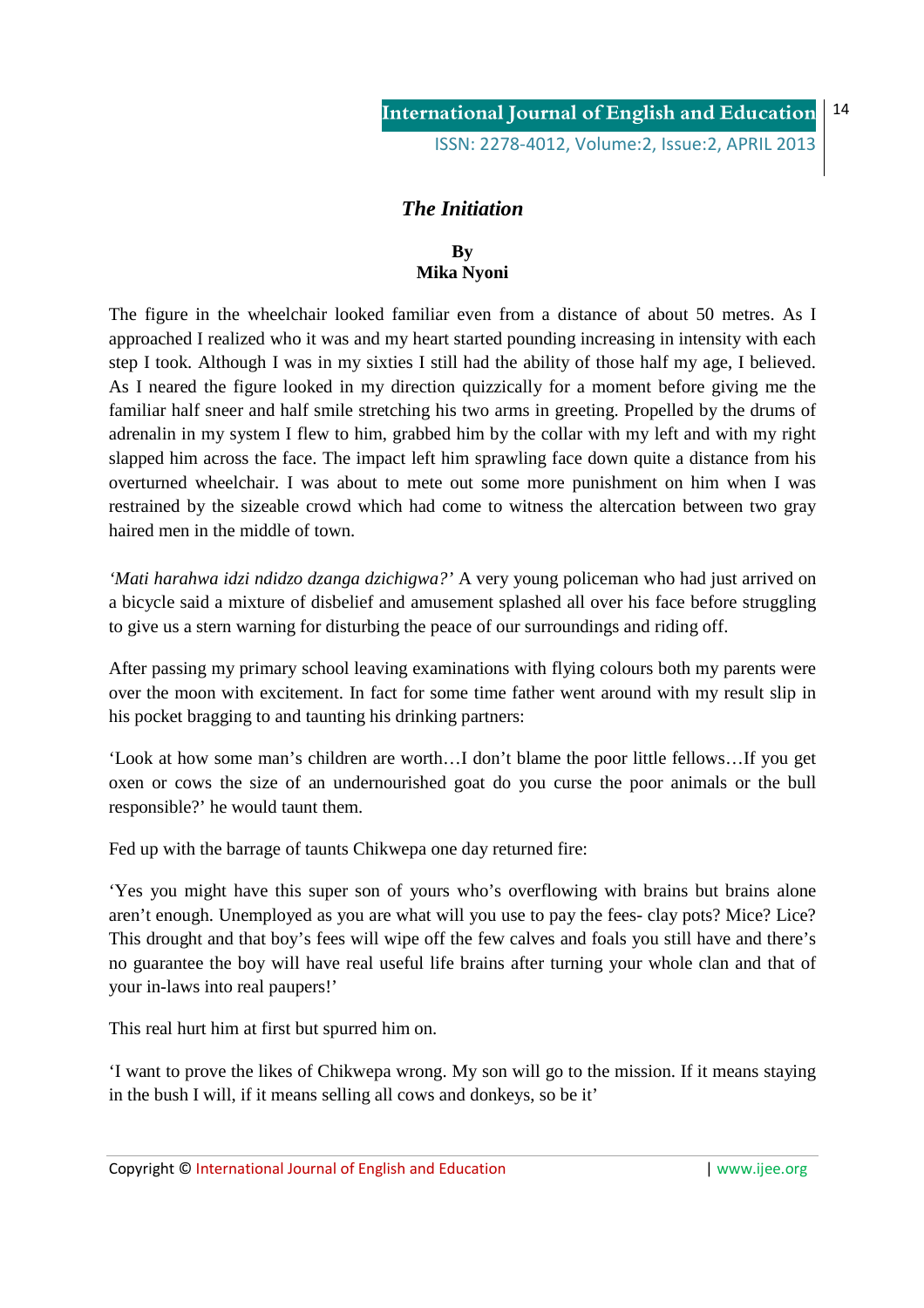'But Baba Sipho the rest of the children and us need to continue living after the boy has gone to school', mother protested.

'Sipho is the eldest and the future head of the family. If he decides to squander this chance of this branch of the family to be called people among people it's up to him but he'll live with that weighing down his neck-I'll have washed mine like Pilate.'

'Amen. You sound like a veteran preacher. Let those who have ears hear. It pays for the servant to also take heed when the prince is being counselled-I hope you two are not sitting on your ears!' she said to my young brother and sister.

From this day I noticed a marked change in father. He drank much less, went hunting for any opportunity to get an extra cent and was quieter.

The last few days of the school holidays were the busiest for both my parents. I felt somehow guilty for the trouble I was letting them go through. It seemed everything else was being sacrificed for me. Even my baby sister, Gugu's speech, like the elders' almost always had some reference to my going to boarding school. Even the fowl I was to carry to school was put in a cage and put on a separate diet to rid it of the kwashiorkor induced by the marauding drought according to mother.

The eve of my departure was even busier. Mother dressed the chicken extra-carefully and only removed the insides and peripherals such as the feet, head and neck, which the whole family of five partook as relish. The bulk of the chicken was carefully roasted on a carefully tended fire. After she was satisfied she put it aside and only supplied it with just enough heat to allow excess fat to drip leisurely into the fire. She then turned to the soup, which she later put in a plastic bottle. She put the rice in a winnowing basket and meticulously rid it of any uncrushed grains or tiny stones, if any still remained. This was perhaps the third or fourth round and knowing my mother as I do, just one session is good enough but she was at her best best. The rice was carefully measured as well as the corresponding number of cups of water and put in a clay pot, which was then put in one corner of the stand on top of the fire. Next she put the large zinc sheet, which acted as our pan on top of the fire on the stand next to the clay pot to roast peanuts. After roasting one batch she would transfer it into a basin, sprinkle some salt-the right amount of salt before sprinkling the right amount of water and mixing. About two kilogrammes of peanuts were prepared this way and put aside for cooling and eventual packaging. Next she prepared mutakura, my favourite.

'I had to keep this for this special occasion', noticing my obvious surprise she remarked.

'But this is January and the harvesting was in May last year. I hadn't even written my midyears!'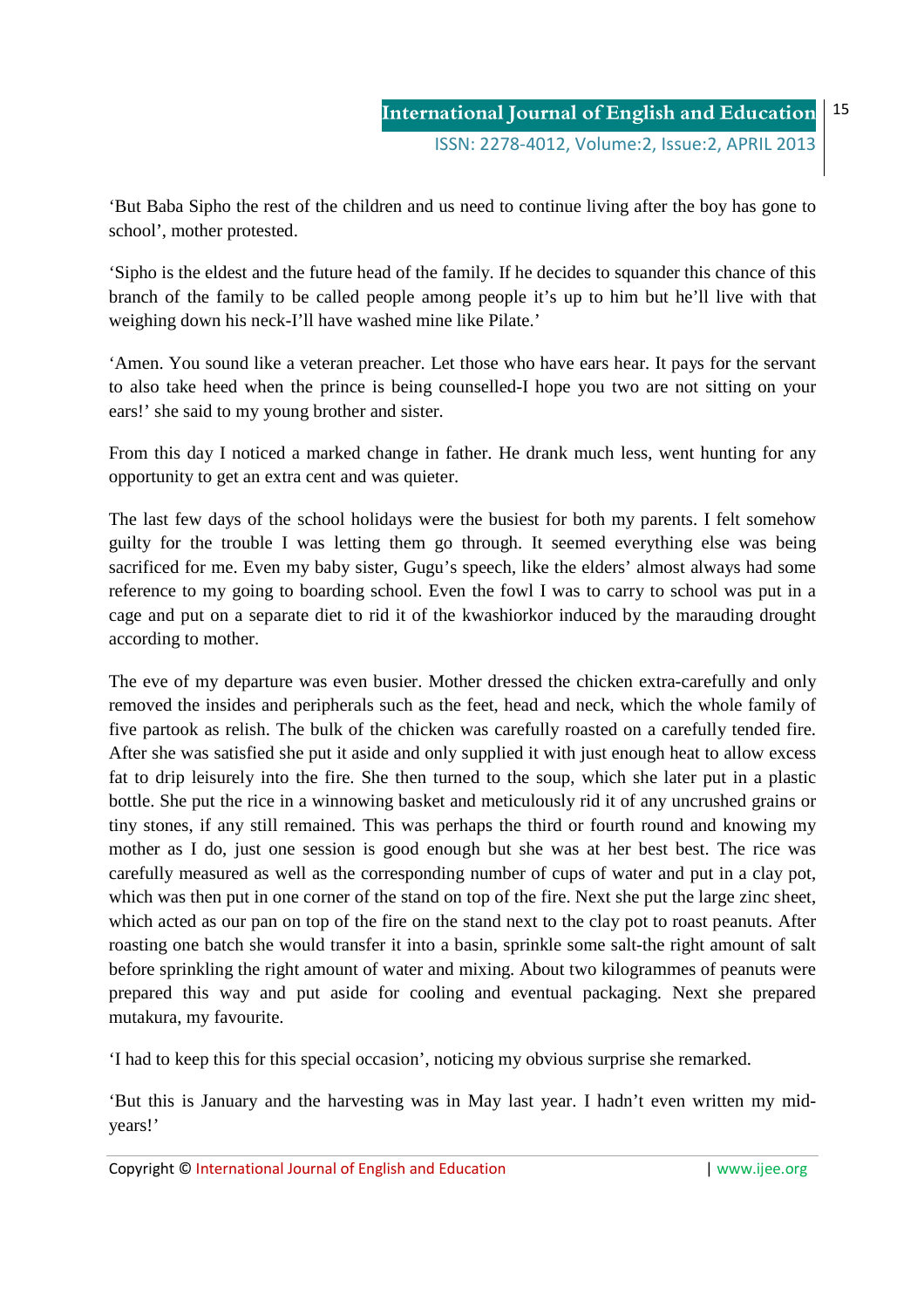ISSN: 2278-4012, Volume:2, Issue:2, APRIL 2013

'I knew you'd pass, son. I mightn't have seen a school's door but that doesn't prevent me from seeing with my inner eyes. As for the monkey nuts, with their shells on they can be kept for a very long time without going bad', she developed her thesis.

'But…but the season was bad. We got almost nothing…'

'You're right. We got almost nothing compared to what we normally get. But almost nothing is not nothing. This should teach you not to be a crybaby, not to thrive on excuses in life. It's going to be tough out there and you'll have lots of good excuses for not making it. But excuses are like painkillers providing just temporary relief. Go there and shine in spite of everything thrust in your way from whatever source…By the way I also have enough for the planting season this year in case the current crop fails!'

I was too moved to say anything else.

Next came the packaging and more surprises. Besides the one set of school uniforms, which I knew she had bought, she also had bought from an ex-student of the school another set of shorts and shirts and… a blazer! All of the clothing items were a size or two bigger.' You're still growing up. These will give us a chance to breathe while we look for others' she had read my mind and answered the question written on it. This she said while adjusting the waistline of the short I was wearing with needle and thread.

I heard someone opening the gate and craned my neck to check and slumped back onto the stool dumbfounded.

'Aren't you going to be courteous enough to relieve your father of the load he has carried all the way from Mapirimira?After all it's your parcel..'mother taunted enjoying the surprise I had displayed.

I went out and took the bicycle from father whose face was shimmering from the heavy perspiration. On the bicycle's carrier was a school trunk, my trunk! On it was neatly printed my name and school. It might have had lumps under its shimmering black skin but it was my trunk. It might have had, in its long life, changed several hands but it was now my trunk. It might have undergone some extensive rehabilitative surgery but it was now my trunk. No, it was our trunk. I was going to keep it well-not to add to the scars it obviously had still visible underneath its black coat. Farai and Gugu and perhaps some down and out lad or lass would one day need it. As bonsella the former owner had given me a few textbooks and had written me a short missive:

*Dear Sipho*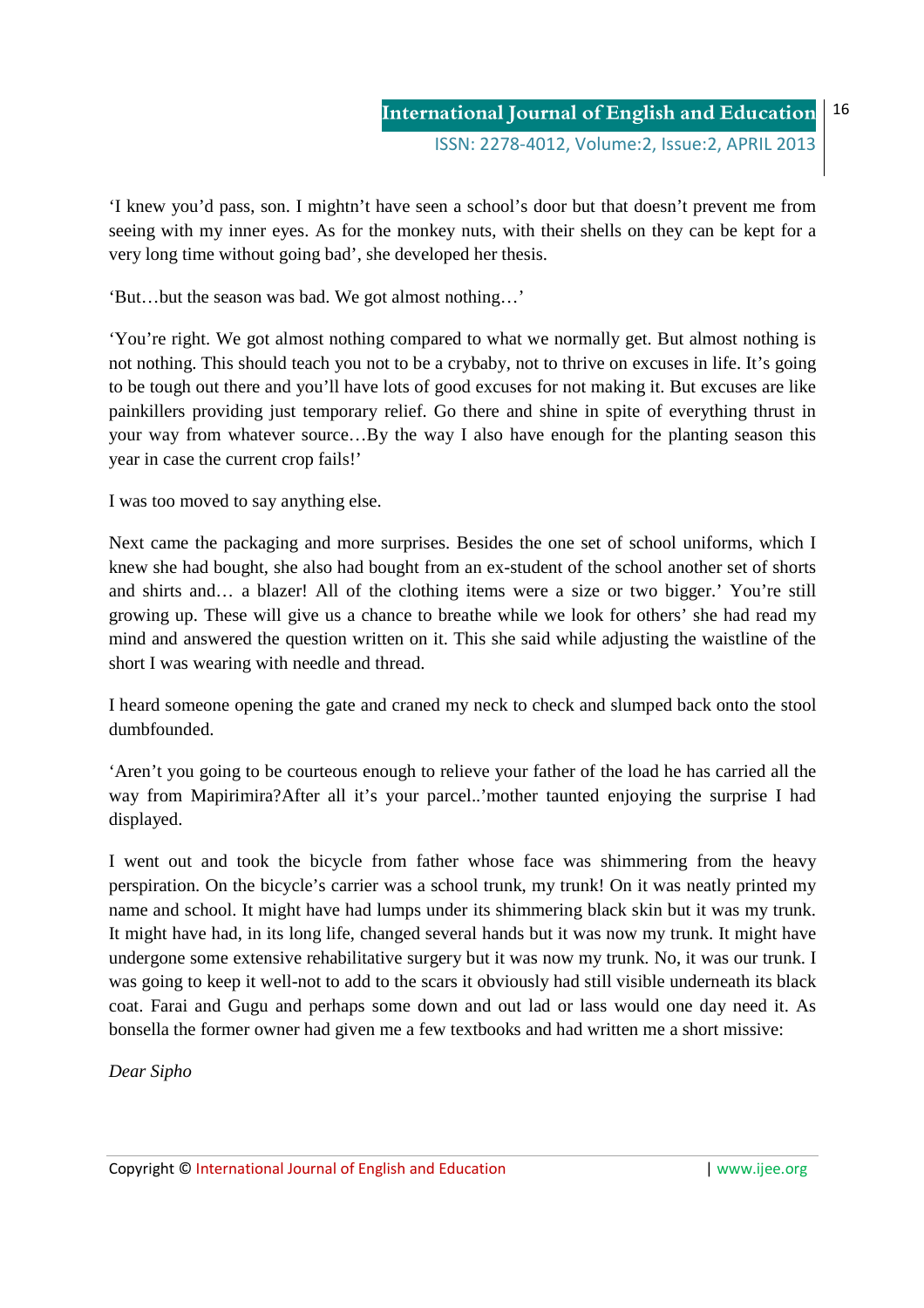ISSN: 2278-4012, Volume:2, Issue:2, APRIL 2013

*Congratulations for passing so well and getting a place at one of a very few schools accessible to our people. You might find the following textbooks useful.* 

*Ndhlovu ,M.* 

*P.S. Sorry I was so excited I forgot to introduce myself! I'm Ndhlovu Mandla.Attended your new school before you were born and currently an Education Inspector.* 

The following day all of us woke up very early in the morning to prepare for the journey. The whole family escorted me to the bus stop about 5 kilometres away.The trunk was strapped on the bicycle carrier ridden by father while mother carried the satchel. As the escortee I did not carry anything. Seven year old Gugu and my ten year old brother Farai insisted on escorting *bhudhi* Sipho as well.

'I believe everyone who no longer has milk on his nose knows what is wrong and what is right.You'll meet many boys and girls from all over the country. Remain true to yourself.*Ungabi uthathekhile*!'father gave me his last piece of advice as the bus was heard rumbling in the distance.Each word was deliberately slowly articulated for emphasis.

'Go well, son. As your father says don't just drift with the wind. It's not wise to let yourself be blown away by the wind because you don't know its agenda and destination! Go well, son and write us as soon as you get there'.

I boarded the bus and found a seat somewhere near the front. I did not realize that I had been standing up my teary eyes glued on the four waving silhouettes now almost engulfed by an avalanche of dust until my seat-mate, a man of about 60 brought me back from the reverie by shaking me and saying gently:

'It's pretty hard to leave your family especially for the first time…Don't despair you'll get used to it. It's only a school and not a prison!' I was still wondering how he got to know about my leaving home for the first time when he continued:

'But older pupils, especially boys can really be nasty. Don't lose heart it'll only be the initiation. Can you imagine running away from being born? Can I stop this hair from graying or these wrinkles from forming? I tried but where am I today?…Have a nice journey ,my friend. Let me prepare to alight at the next bus stop…Remember to fear only He who can destroy both body and soul'.

I was puzzled by what the enigmatic old man had said to me. It made a lot of sense but I did not understand it. Could the old man be mad? Nasty older boys? Running away from being born? I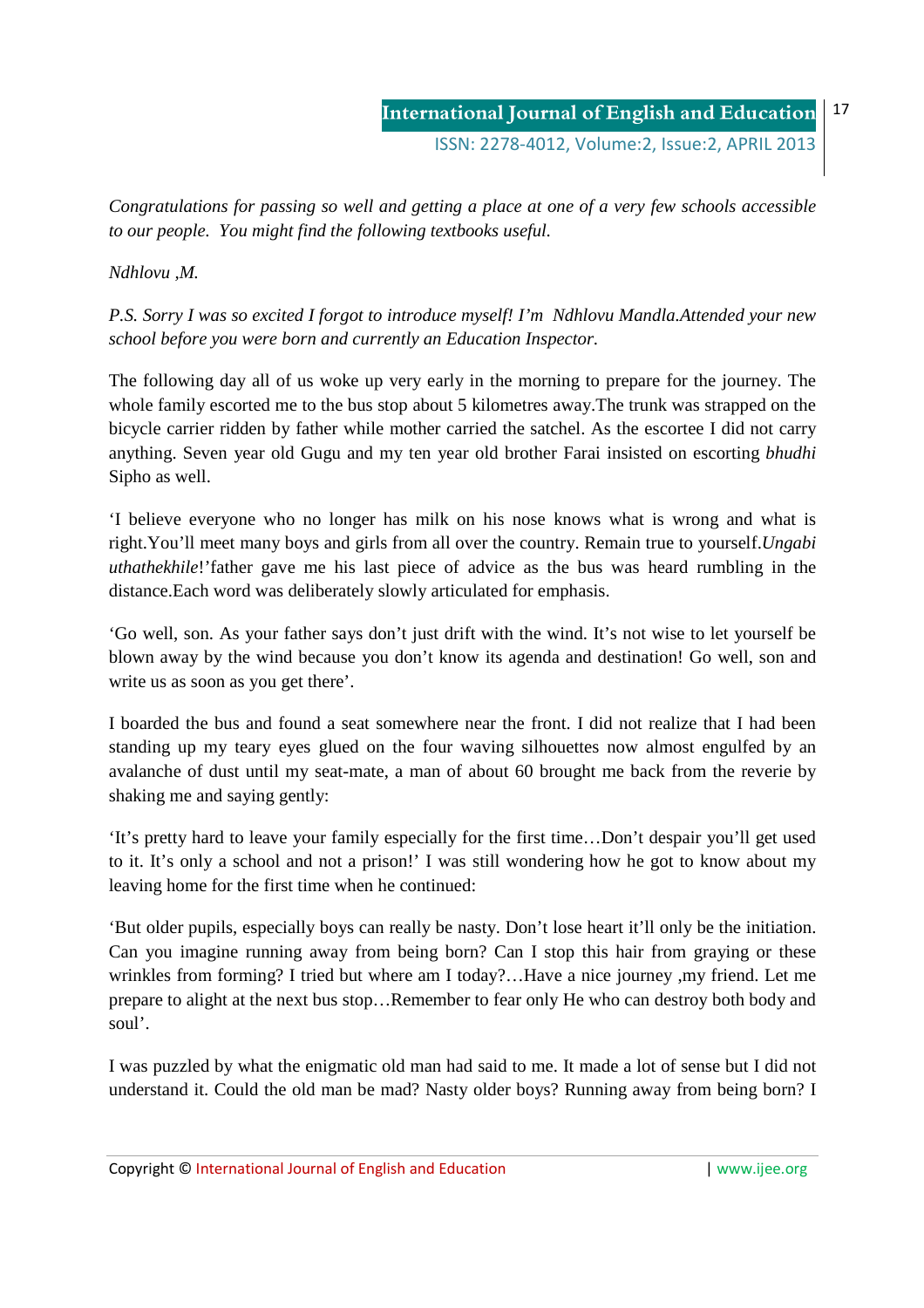**International Journal of English and Education** ISSN: 2278-4012, Volume:2, Issue:2, APRIL 2013

was still trying to make sense of what he had said when I read the sign: 'Welcome to Nyamazondo Mission'.

I was so much engrossed in my thoughts that I did not realize that about half the passengers were school pupils. Some bigger boys climbed up the bus to assist in offloading the shimmering black trunks from the roof of the bus while the rest of us surrounded the bus receiving them regardless of whom the owner was like ants we often observed while herding cattle co-operatively carrying loads disproportionate to their size. What camaraderie! The power of numbers! How wrong the old man was!

We then took our respective pieces of luggage and were escorted by older boys to the Boarding Master who then allocated us dormitories after ensuring from our receipts that we had indeed paid everything expected of us. The dormitories were large blocks almost as large as our primary school classrooms –in fact they resembled hospital wards except that our wards had bunk beds. In each dormitory were ten such beds and I was allocated an upper one. Though I wasn't comfortable with this I did not voice my concern. When the B.M. left for another dormitory two of my dorm mates had some misunderstanding on who was to use the upper bed. It was hushed and menacing. There was some suppressed pushing and shoving and I suspect I was the only other student who really paid attention to it. I quickly offered mine to both pugilists' astonishment. I could not imagine sleeping about one and half metres off the ground. At home Farai and I shared a reed mat and the two blankets. Quite often we would wake up metres away from our mat each one of us wrapped into a ball in his own blanket. Before a hut specifically built for the boys was built we used to sleep in the kitchen. One day we woke up to find our top blanket aflame. We had apparently strayed in our sleep into the fire which had been left alight to provide extra warmth in the middle of winter .This is the reason why I did not consider the upper bed the better of the two options for me bearing in mind my sleeping record.

The policy of the school was that no meals were served on the day of arrival. Students were expected to eat what they would have brought from home or bought on the way. So we were in no hurry to unpack and make our beds. In fact most of us prioritized going to the shower first. I did this out of curiosity and to learn vicariously from dorm mates.

There was loud banging at our dormitory door and all of us looked puzzled and enquiringly in that direction. Then an army of about fifteen boys marched into our dorm.

'Silence, I say!' one of them shouted although there was dead silence.

'May I, dear grade sevens, sorry, form ones, introduce you to the honourable principal', he continued pointing to one tall boy who had painted his face to resemble some beard and a moustache. Some white stuff had been applied onto his hair to give an impression of about 50% grey hair. The crown looked at least forty five but the visage unfortunately betrayed this looking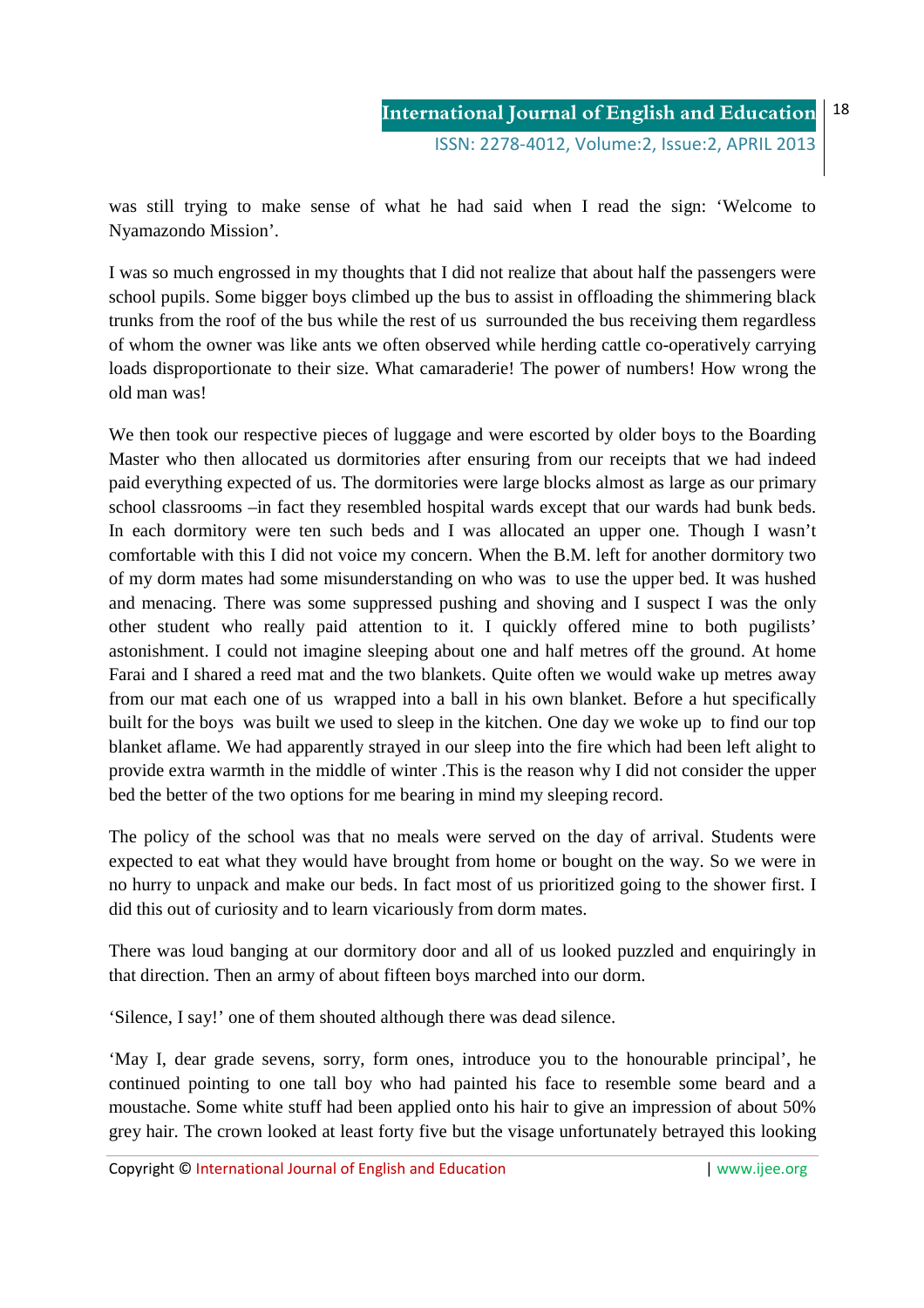ISSN: 2278-4012, Volume:2, Issue:2, APRIL 2013

at most eighteen. He looked very serious-this was exacerbated by his naturally pimpleful skin and highly pronounced facial furrows which ran horizontally across his forehead. When the principal's spokesperson completed his introduction all of us could not help but burst laughing. The boy nearest the invaders was slapped across the face by one of the principal's hangers-on .This effectively silenced all of us who spontaneously looked from side to side heads bowed as if saying :'Is this happening and are you also a witness to this?'

'I'm sure you applied for places to the headmaster. This learned man I'm privileged to introduce and whose tie I am unfit to adjust, is the principal .Your ancient, dilapidated, and emaciated headmaster reports to your principal, this humble unassuming man of letters…Sir, you may address your people'

By now we were thoroughly confused. What was the difference between a headmaster and a principal? Could that be the principal-the boy with whitened hair and painted face? Why were they in school uniform? Perhaps the principal wore the uniform to identify with the rest of us. But why did he have to put on some disguise? I was very clear on one thing-I did not like this principal and his officers.

'All protocol observed', he bellowed. 'My speech will be very brief: I'm a very busy man, time is money. Many are presently waiting for me elsewhere. I wish to welcome you all to this our institution. For it to be yours as well you need to pay some affiliation fee in cash or kind or both. All this is part of the initiation ceremony. *Toda kukutemerai nyora dzepano paNyamazondo*. I'll sadly be leaving this institution at the end of this year after six years of loyal service', he paused to give his officers the opportunity to solemnly nod in appreciation and agreement before continuing, 'but I wish to leave a mark, a legacy no other has. This tradition should not be let to die', he again paused to sternly survey the confused and frightened faces before him. In fact as his eyes swept across the room our eyes avoided the gaze.

'Earlier I talked about affiliation. May you unlock your trunks before my officers come to look for the said affiliation…I declare the initiation ceremony officially open!'

What the old man had said to me in the bus became crystal clear. These were the nasty boys and the initiation was a ploy to deprive us of every morsel of food we had brought. I found myself instinctively shouting: 'No!' How could I allow them to ransack my trunk and satchel and take away everything my mother had so painstakingly prepared without a fight? All of a sudden they halted in their tracks in disbelief.

'Halt your search!' he bellowed advancing to where I was.' Let me deal with this scum first' whose nostrils had emitting hot air in quick gasps